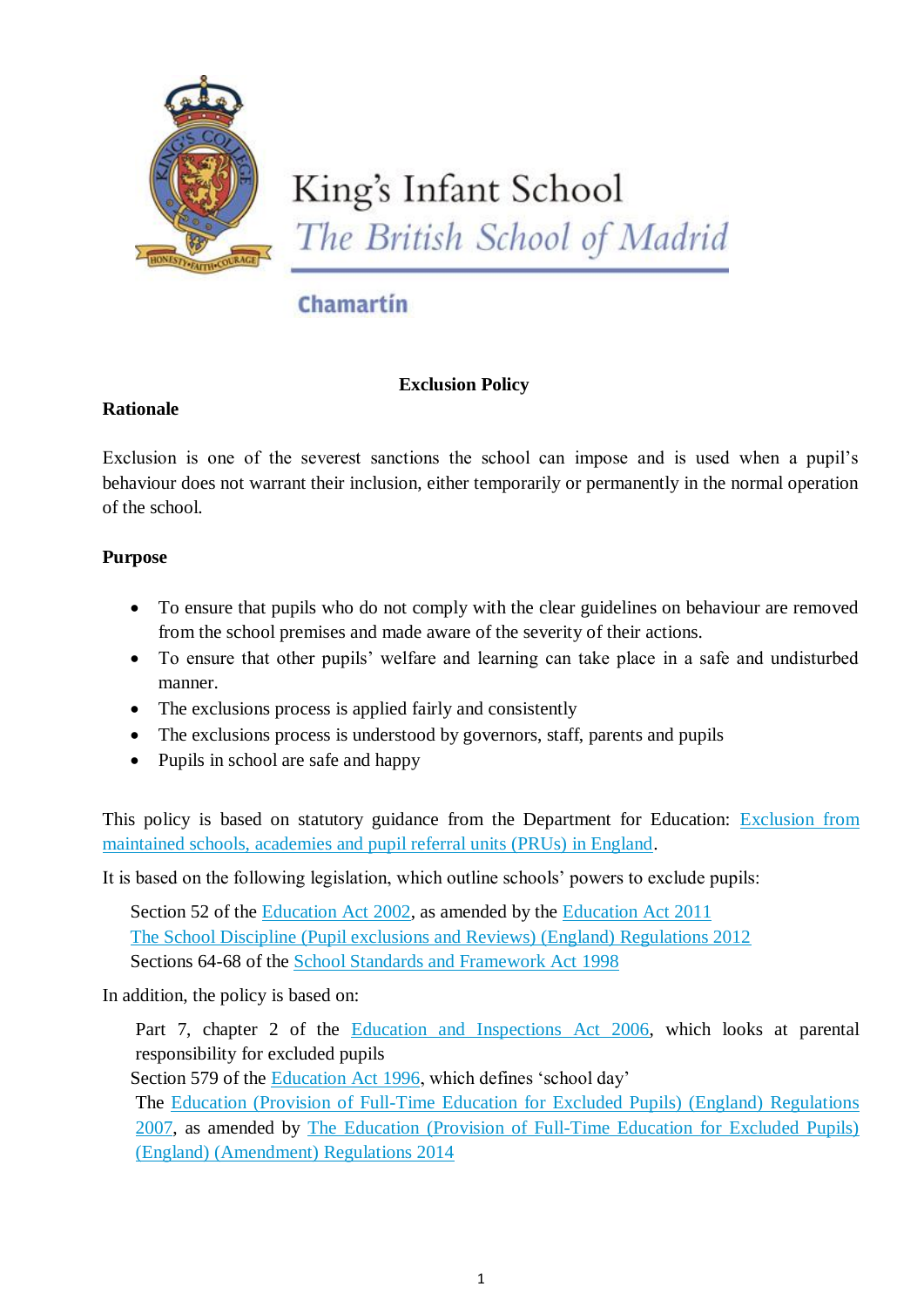## **Guidelines**

## **The decision to exclude**

Only the Headteacher on approval from the CEO can exclude a pupil from school. A permanent exclusions will be taken as a last resort.

A decision to exclude a pupil will be taken only:

- In response to serious or persistent breaches of the school's behaviour policy, **and**
- If allowing the pupil to remain in school would seriously harm the education or welfare of others.

Before deciding whether to exclude a pupil, either permanently or for a fixed period, the Headteacher will:

- Consider all the relevant facts and evidence, including whether the incident(s) leading to the exclusion were provoked.
- Allow the pupil to give their version of events.
- Consider if the pupil has special educational needs (SEN).
- Exclusion will not be used for isolated minor offences.
- Members of the Core Leadership Team should ensure they investigate and recommend a course of action to the Headteacher, or Deputy Head in the absence of the Headteacher. The decision to exclude temporarily can only be made by the Headteacher (or Deputy Head in her absence). Permanent exclusion requires the approval of the Chief Executive or Chairman of the Board.
- When an incident has occurred which merits exclusion, the pupil and his/her parents are notified with minimal delay. This is usually by telephone.
- If attitude/ behaviour meriting exclusion occurs early in the day, the pupil is usually isolated for the rest of the day (or at least until their parents can collect them).
- There is no "tariff" of offences for which exclusion may be used. Each situation and student will be treated individually.
- Most exclusions are for one or two days and are designed as a warning. Longer exclusions are the exception.
- It should be noted that in any case under investigation that may lead to an exclusion (internal or external) the Headteacher or Deputy Head, as appropriate must contact the parent of the children under investigation to alert them to the fact that an investigation is taking place. This contact must take place on the day the investigation commences or as soon as possible thereafter.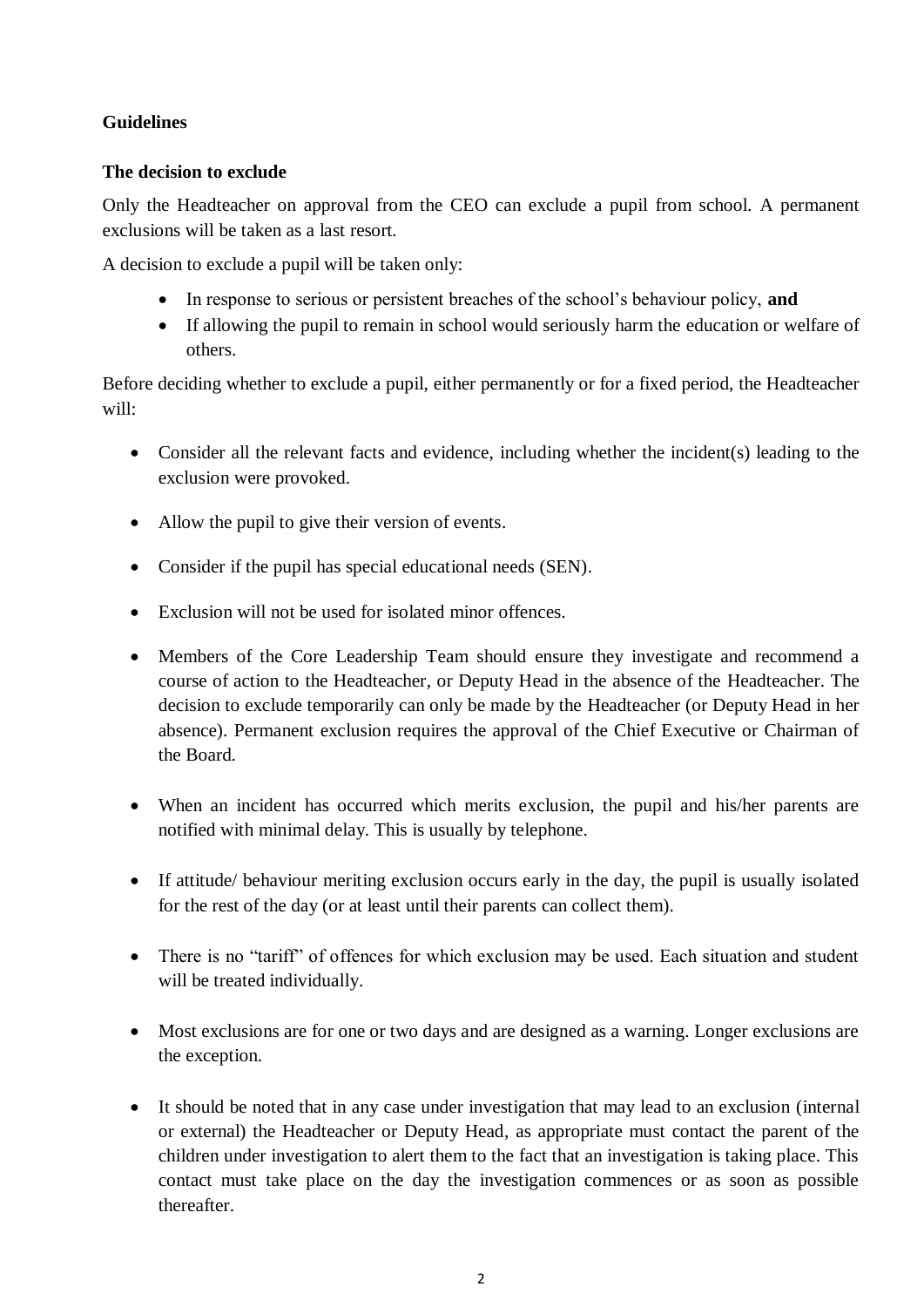In any case leading to a permanent exclusion the Headteacher (or Deputy Head if the Headteacher is absent) will consult the Directora Técnica before the sanction is applied.

#### **Internal Exclusion**

This should be authorised by the EYFS Leader or Deputy Head after consultation with the Headteacher, Or the Deputy Head in the absence of the Headteacher. Work should be collected from class teacher with communications to all staff involved as to when the pupil is to be re-admitted to mainstream class. A pupil internally excluded should be supervised by the EYFS Leader, Wellbeing and Community Leader or Deputy Head as appropriate. The parents of the pupil will be contacted by phone by either the Deputy Head or Headteacher and be given details of why the exclusion has been enforced.

#### **Fixed Period Exclusion**

Once authorised by the Headteacher, the Deputy Head or Headteacher should inform the parents by phone of the exclusion and a detailed letter or email should be sent, signed by the Headteacher, which includes the reasons for suspension, the length of suspension, the right to appeal and the means by which a student will be re-admitted to the school.

Arrangements should be made for a re-admission interview conducted by an appropriate senior member of staff.

#### **Permanent Exclusion**

In extreme cases, usually as a final resort and after a final warning, it may be necessary to exclude a student permanently. This will be the result of extensive discussions with the Headteacher. When notifying parents of a permanent exclusion from school, reference will be made to previous relevant warnings, fixed terms suspensions or other disciplinary measures which preceded the exclusion. The Headteacher will only permanently exclude a pupil after reference to the Chief Executive Officer or the Chairman of the Board.

#### **Appeal against Temporary Exclusion**

Parents wishing to appeal against the temporary exclusion of their son/daughter should arrange to meet with the Headteacher upon notification of the exclusion order. In extreme circumstances the right to appeal may be carried out retrospectively in cases where the temporary exclusion is with immediate effect. A successful appeal would result in the matter being expunged from the pupil's school record. Temporary exclusions are not carried out lightly and in all cases, parents will receive advanced written and telephone communication of the decision. Temporary exclusions can range from part of a day up to and including five school days. Generally, these are incremental starting